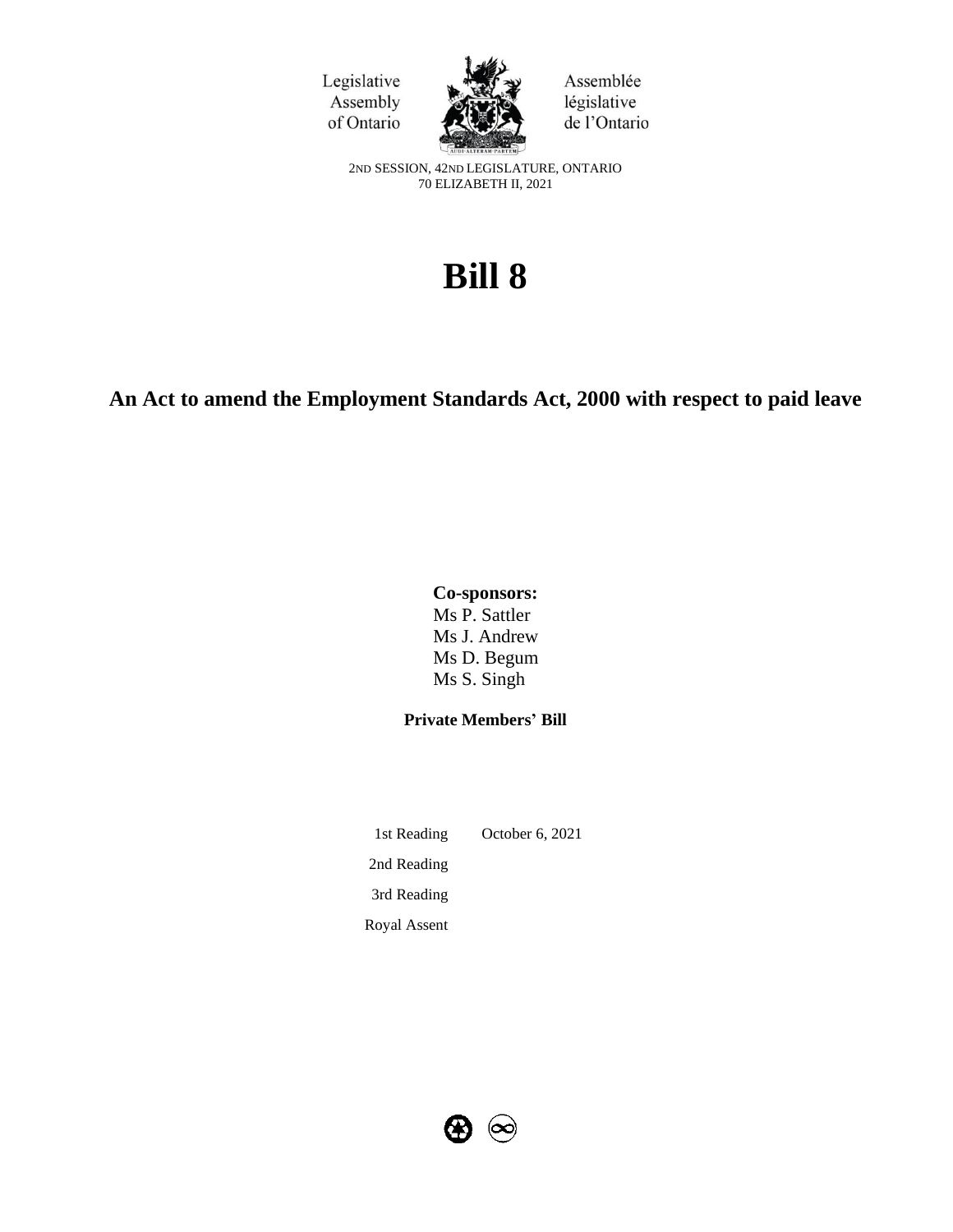#### EXPLANATORY NOTE

The Bill makes the following amendments to the *Employment Standards Act, 2000*:

- 1. Sections 50, 50.0.1 and 50.0.2, which deal with sick leave, family responsibility leave and bereavement leave, respectively, are replaced with a new section 50 that provides for personal emergency leave due to a personal illness, injury or medical emergency, the death, illness, injury or medical emergency of a listed family member or certain urgent matters. Under the new section 50, an employee is entitled to 10 days of paid leave in a calendar year.
- 2. Currently, section 50.1 of the Act provides for unpaid leave in situations related to declared emergencies and infectious disease emergencies. That section is amended to provide that employees are entitled to take the first 14 days of any such leave in a calendar year as paid leave.
- 3. The Act is also amended to require the Minister to implement a financial support program for employers to help employers adapt to any increased costs associated with paid personal emergency leave under section 50, as those provisions are amended by the Bill. Payment may only be made if the Legislature has appropriated money for the purpose of the program.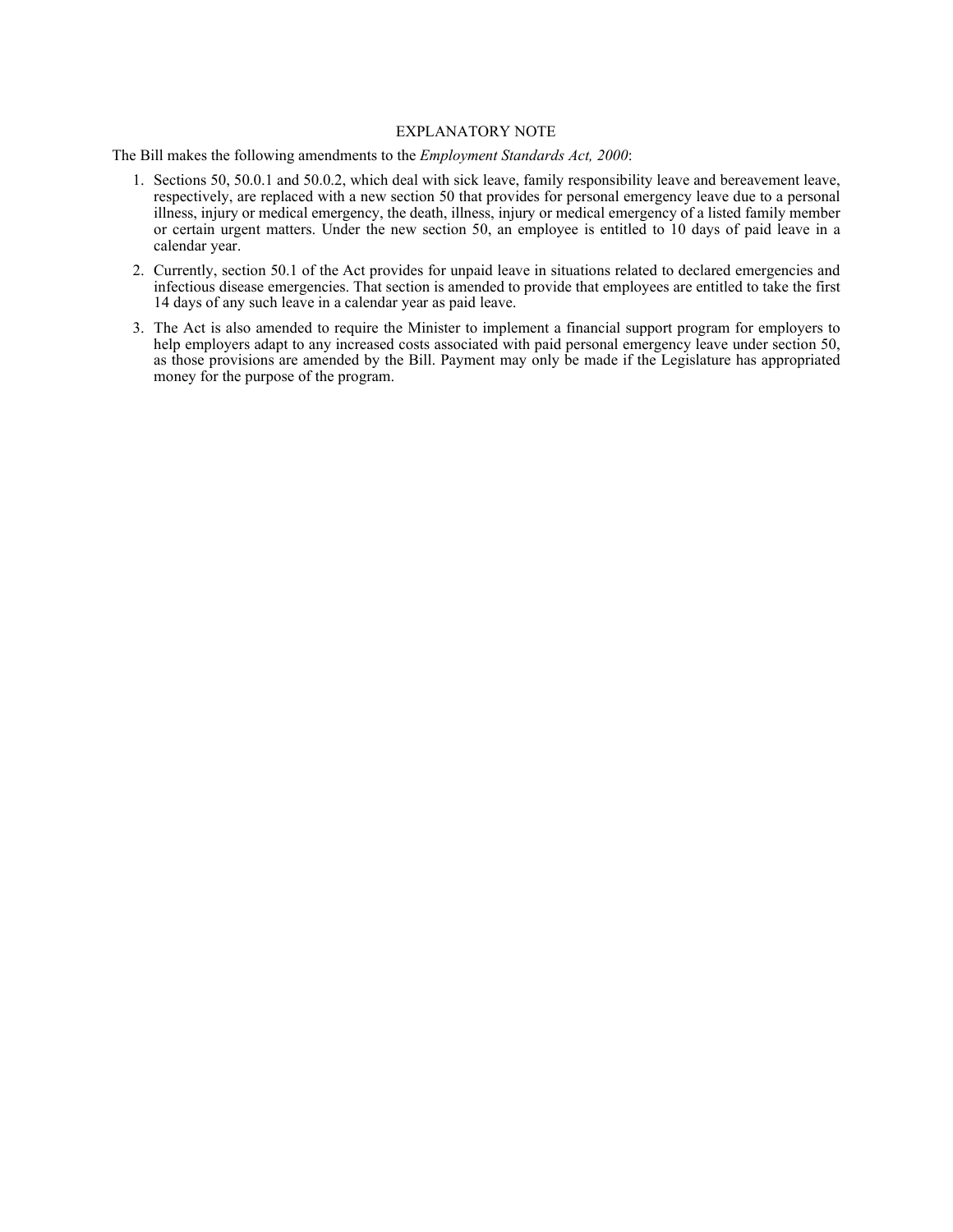**Bill 8 2021**

# **An Act to amend the Employment Standards Act, 2000 with respect to paid leave**

Her Majesty, by and with the advice and consent of the Legislative Assembly of the Province of Ontario, enacts as follows: **1 Sections 50, 50.0.1 and 50.0.2 of the** *Employment Standards Act, 2000* **are repealed and the following substituted:**

PERSONAL EMERGENCY LEAVE

# **Personal emergency leave**

# **Definition**

**50** (1) In this section,

"qualified health practitioner" means,

- (a) a person who is qualified to practise as a physician, a registered nurse or a psychologist under the laws of the jurisdiction in which care or treatment is provided to the employee or to an individual described in subsection (3), or
- (b) in the prescribed circumstances, a member of a prescribed class of health practitioners.

## **Personal emergency leave**

(2) An employee is entitled to a leave of absence because of any of the following:

- 1. A personal illness, injury or medical emergency.
- 2. The death, illness, injury or medical emergency of an individual described in subsection (3).
- 3. An urgent matter that concerns an individual described in subsection (3).

#### **Same**

(3) Paragraphs 2 and 3 of subsection (2) apply with respect to the following individuals:

- 1. The employee's spouse.
- 2. A parent, step-parent or foster parent of the employee or the employee's spouse.
- 3. A child, step-child or foster child of the employee or the employee's spouse.
- 4. A child who is under legal guardianship of the employee or the employee's spouse.
- 5. A brother, step-brother, sister or step-sister of the employee.
- 6. A grandparent, step-grandparent, grandchild or step-grandchild of the employee or the employee's spouse.
- 7. A brother-in-law, step-brother-in-law, sister-in-law or step-sister-in-law of the employee.
- 8. A son-in-law or daughter-in-law of the employee or the employee's spouse.
- 9. An uncle or aunt of the employee or the employee's spouse.
- 10. A nephew or niece of the employee or the employee's spouse.
- 11. The spouse of the employee's grandchild, uncle, aunt, nephew or niece.
- 12. A person who considers the employee to be like a family member, provided the prescribed conditions, if any, are met.
- 13. Any individual prescribed as a family member for the purposes of this section.

#### **Advising employer**

(4) An employee who wishes to take leave under this section shall advise his or her employer that he or she will be doing so.

#### **Same**

(5) If the employee must begin the leave before advising the employer, the employee shall advise the employer of the leave as soon as possible after beginning it.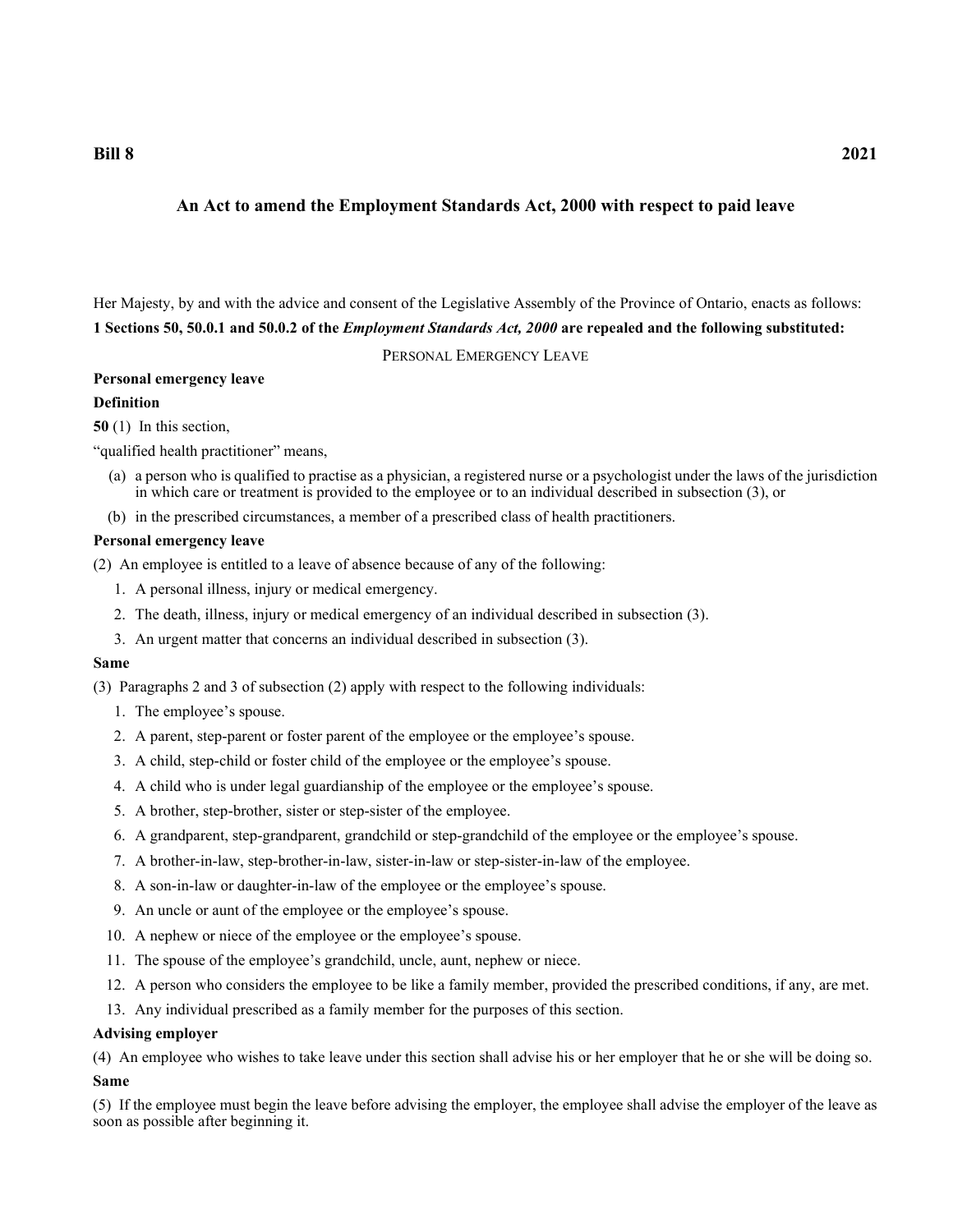## **Limit**

(6) Subject to subsection (7), an employee is entitled to take a total of 10 days of paid leave under this section in each calendar year.

### **Same, entitlement to paid leave**

(7) If an employee has been employed by an employer for less than one week, the following rules apply:

- 1. The employee is not entitled to paid days of leave under this section.
- 2. Once the employee has been employed by the employer for one week or longer, the employee is entitled to paid days of leave under subsection (6), and any unpaid days of leave that the employee has already taken in the calendar year shall be counted against the employee's entitlement under that subsection.
- 3. Subsection (9) does not apply until the employee has been employed by the employer for one week or longer.

#### **Leave deemed to be taken in entire days**

(8) If an employee takes any part of a day as paid leave under this section, the employer may deem the employee to have taken one day of paid leave on that day for the purposes of subsection (6) or (7).

#### **Paid days first**

(9) The 10 paid days must be taken first in a calendar year before any unpaid days that are otherwise provided under the terms of the employee's employment can be taken.

#### **Personal emergency leave pay**

(10) Subject to subsections (11) and (12), if an employee takes a paid day of leave under this section, the employer shall pay the employee,

- (a) either,
	- (i) the wages the employee would have earned had they not taken the leave, or
	- (ii) if the employee receives performance-related wages, including commissions or a piece work rate, the greater of the employee's hourly rate, if any, and the minimum wage that would have applied to the employee for the number of hours the employee would have worked had they not taken the leave; or
- (b) if some other manner of calculation is prescribed, the amount determined using that manner of calculation.

#### **Personal emergency leave where higher rate of wages**

(11) If a paid day of leave under this section falls on a day or at a time of day when overtime pay, a shift premium or both would be payable by the employer,

- (a) the employee is not entitled to more than his or her regular rate for any leave taken under this section; and
- (b) the employee is not entitled to the shift premium for any leave taken under this section.

#### **Personal emergency leave on public holiday**

(12) If a paid day of leave under this section falls on a public holiday, the employee is not entitled to premium pay for any leave taken under this section.

#### **Evidence**

(13) Subject to subsection (14), an employer may require an employee who takes leave under this section to provide evidence reasonable in the circumstances that the employee is entitled to the leave.

### **Same**

(14) An employer shall not require an employee to provide a certificate from a qualified health practitioner as evidence under subsection (13).

#### **2 (1) Section 50.1 of the Act is amended by adding the following subsection:**

#### **Clarification**

(1.2.1) For greater certainty, the entitlement to paid leave referred to in subsection (1.2) is in addition to any other entitlement to paid leave under section 50.

- **(2) Subsection 50.1 (1.3) of the Act is amended by striking out "three paid days" and substituting "14 paid days".**
- **(3) Subsection 50.1 (1.7) of the Act is amended by striking out "three paid days" and substituting "14 paid days".**
- **3 The Act is amended by adding the following section:**